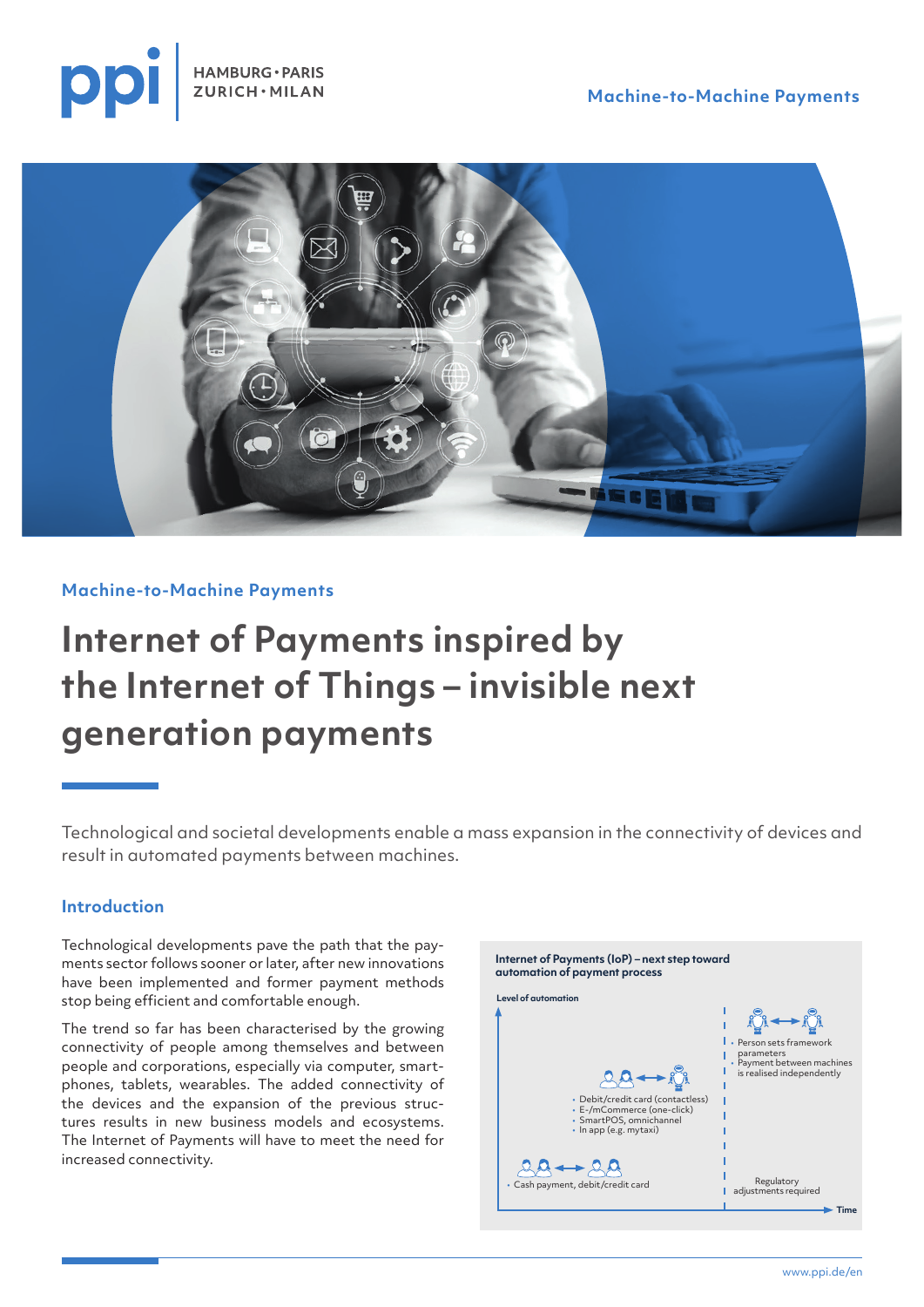### **What does Internet of Payments mean?**

Objects/machines (IoT) which are connected to the Internet or another similar structure are able to, with or without the intervention of a person, independently trigger payments at a POS, in e-commerce or between machines via accounts.

These accounts may be accounts of natural and legal entities or accounts to which machines have access to.

Security-related payment methods are executed either by persons based on personal settings or by persons or machines based on (learning) algorithms that continuously evolve.

### **Many issues are still open:**

- Technologies and standards
- Legal framework
- Use of existing infrastructures and payment services
- Future payment processes
- Development of provider side (payment and financial services provider) – "third-party payment service providers" are increasingly involved in technological developments
- User identity, security and data protection
- Operability and availability
- Greater acceptance by providers and users
- Possible use cases





**Machine-to-Machine-Payments**

# **Internet of Payments inspired by the Internet of Things**

#### **Background**

The use of the Internet of Things (IoT) garners massive advantages in efficiency. Additional data create the prerequisite for better and more customer-specific sales as well as more individual pricing. IoT becomes necessary for meeting the customers' demands of increased individuality and flexibility.

Miniaturisation, availability of many new technologies and reduced costs for connectors and sensors have advanced its success. Social developments increase the acceptance of providers and users and make the arrival at the mass market possible. Hundreds of billions of "things" will be connected to an IoT in the future and require the topic of payments for commercial use.

## **Conclusion**

Breakthroughs and IoT for the masses – even in combination with AI and data-based business models – will shape the payments of the future. Payment processes will evolve from a man-to-man/man-to-machine relationship to a machine-to-machine relationship.

PPI recognises the need and works toward merging current developments, open questions and possible scenarios in a comprehensive view, placing payments of the future in a connected world.